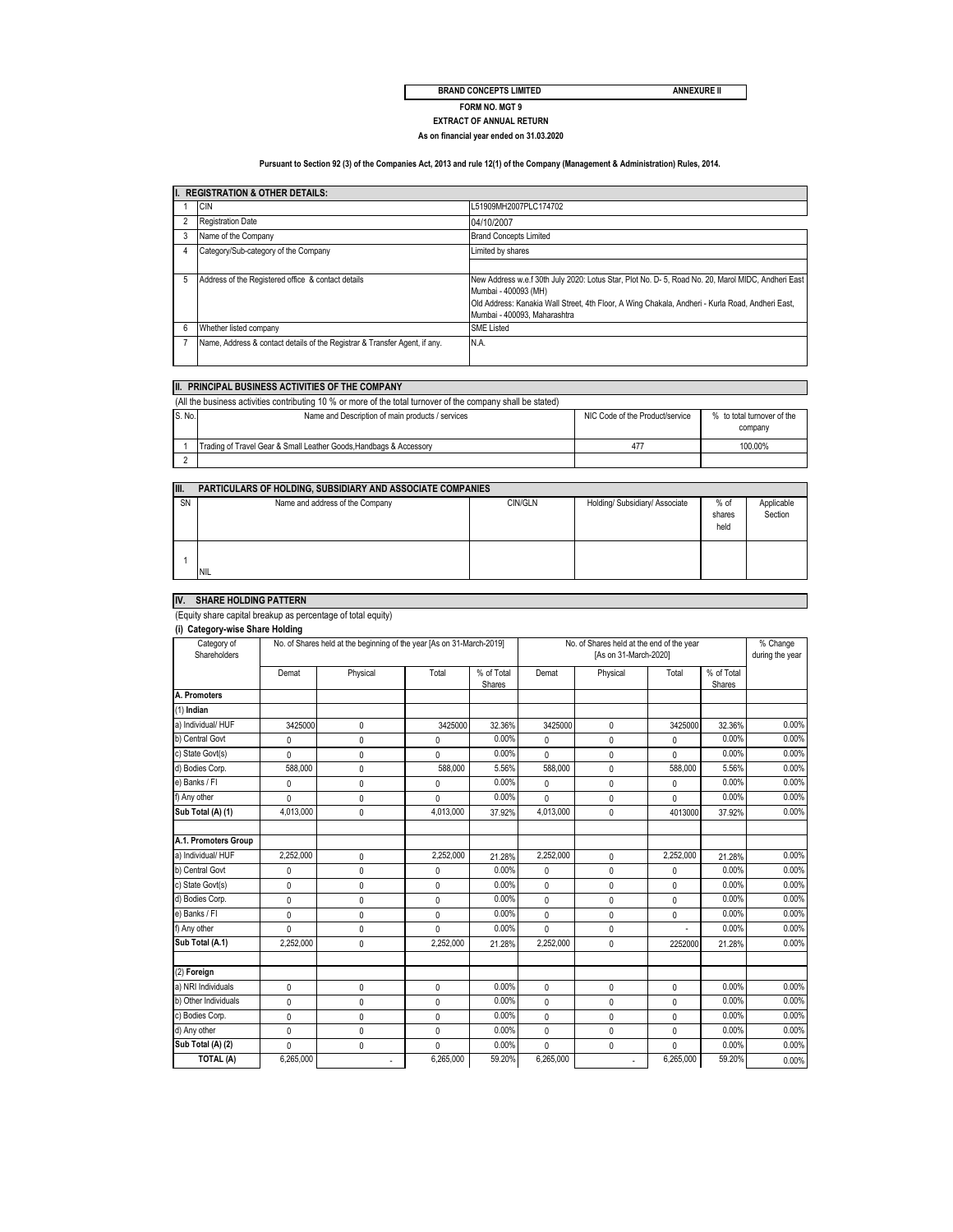| <b>B. Public Shareholding</b>                                                             |              |              |              |        |              |              |              |        |          |
|-------------------------------------------------------------------------------------------|--------------|--------------|--------------|--------|--------------|--------------|--------------|--------|----------|
| 1. Institutions                                                                           |              |              |              |        |              |              |              |        |          |
| a) Mutual Funds                                                                           | 0            | 0            | 0            | 0.00%  | 0            | 0            | 0            | 0.00%  | 0.00%    |
| b) Banks / FI                                                                             | 0            | 0            | 0            | 0.00%  | 0            | 0            | $\mathbf 0$  | 0.00%  | 0.00%    |
| c) Central Govt                                                                           | 0            | 0            | 0            | 0.00%  | $\mathbf 0$  | 0            | 0            | 0.00%  | 0.00%    |
| d) State Govt(s)                                                                          | 0            | $\pmb{0}$    | 0            | 0.00%  | $\pmb{0}$    | 0            | 0            | 0.00%  | 0.00%    |
| e) Venture Capital Funds                                                                  | $\pmb{0}$    | $\pmb{0}$    | $\mathbf 0$  | 0.00%  | $\pmb{0}$    | 0            | $\mathbf 0$  | 0.00%  | 0.00%    |
|                                                                                           | $\mathbf{0}$ | 0            | 0            | 0.00%  | $\mathbf 0$  | 0            | $\mathbf{0}$ | 0.00%  | 0.00%    |
| f) Insurance Companies                                                                    | 0            | $\pmb{0}$    | $\mathbf{0}$ | 0.00%  | $\mathbf 0$  | 0            | $\mathbf 0$  | 0.00%  | 0.00%    |
| g) Fils                                                                                   | $\mathbf{0}$ | $\mathbf{0}$ | $\mathbf 0$  | 0.00%  | $\mathbf 0$  | 0            | $\mathbf 0$  | 0.00%  | 0.00%    |
| h) Foreign Venture                                                                        | 0            | 0            | 0            | 0.00%  | $\mathbf 0$  | 0            | $\mathbf{0}$ | 0.00%  | 0.00%    |
| Capital Funds                                                                             | 0            | $\mathbf{0}$ | $\mathbf{0}$ | 0.00%  | $\mathbf 0$  | 0            | $\mathbf{0}$ | 0.00%  | 0.00%    |
| i) Others (specify)                                                                       | 0            | $\pmb{0}$    | 0            | 0.00%  | $\mathbf 0$  | 0            | 0            | 0.00%  | 0.00%    |
| Sub-total (B)(1):-                                                                        | 0            | $\pmb{0}$    | $\mathbf{0}$ | 0.00%  | $\mathbf 0$  | 0            | 0            | 0.00%  | 0.00%    |
|                                                                                           |              |              |              |        |              |              |              |        |          |
| 2. Non-Institutions                                                                       |              |              |              |        |              |              |              |        |          |
| a) Bodies Corp.                                                                           | 522913       | 0            | 522913       | 4.94%  | 507200       | 0            | 507200       | 4.79%  | $-0.15%$ |
| i) Indian                                                                                 | 0            | $\pmb{0}$    | 0            | 0.00%  | 0            | 0            | 0            | 0.00%  | 0.00%    |
| ii) Overseas                                                                              | 0            | $\mathbf{0}$ | 0            | 0.00%  | $\mathbf 0$  | 0            | 0            | 0.00%  | 0.00%    |
| b) Individuals                                                                            | $\mathbf 0$  | $\mathbf 0$  | $\mathbf 0$  | 0.00%  | $\mathbf 0$  | $\mathbf{0}$ | $\mathbf 0$  | 0.00%  | 0.00%    |
| i) Individual shareholders<br>holding nominal share<br>capital upto Rs. 1 lakh            | 1179533      | l,           | 1,179,533    | 11.15% | 971374       |              | 971,374      | 9.17%  | $-1.98%$ |
| ii) Individual<br>shareholders holding<br>nominal share capital in<br>excess of Rs 1 lakh | 2230140      | 291,660      | 2,521,800    | 23.82% | 2393440      | 291,660      | 2,685,100    | 25.37% | 1.55%    |
| c) Others (specify)                                                                       | 0            | $\pmb{0}$    | $\mathbf 0$  | 0.00%  | $\mathbf 0$  | 0            | $\mathbf 0$  | 0.00%  | 0.00%    |
| Non Resident Indians                                                                      | 15,000       | 0            | 15,000       | 0.14%  | 9.400        | 0            | 9.400        | 0.09%  | $-0.05%$ |
| Overseas<br>Corporate                                                                     | 0            | $\mathbf 0$  | $\mathbf{0}$ | 0.00%  | $\mathbf 0$  | $\mathbf{0}$ | 0            | 0.00%  | 0.00%    |
| <b>Bodies</b>                                                                             |              | $\pmb{0}$    | 0            | 0.00%  | $\pmb{0}$    | 0            | 0            | 0.00%  | 0.00%    |
| Foreign Nationals                                                                         |              | $\pmb{0}$    | 0            | 0.00%  | $\mathbf 0$  | 0            | $\mathbf 0$  | 0.00%  | 0.00%    |
| <b>Clearing Members</b>                                                                   | 78,554       | $\mathbf{0}$ | 78,554       | 0.74%  | 144,726      | $\mathbf{0}$ | 144,726      | 1.37%  | 0.63%    |
| Trusts                                                                                    | 0            | $\pmb{0}$    | 0            | 0.00%  | 0            | $\mathbf{0}$ | 0            | 0.00%  | 0.00%    |
| Foreign Bodies - D R                                                                      | $\mathbf{0}$ | $\mathbf{0}$ | $\mathbf 0$  | 0.00%  | $\mathbf 0$  | $\mathbf{0}$ | $\mathbf 0$  | 0.00%  | 0.00%    |
| Sub-total (B)(2):-                                                                        | $\mathbf{0}$ | $\mathbf{0}$ | $\mathbf{0}$ | 0.00%  | $\mathbf{0}$ | 0            | $\mathbf{0}$ | 0.00%  | 0.00%    |
| <b>Total Public (B)</b>                                                                   | 4,026,140    | 291,660      | 4,317,800    | 40.79% | 4,026,140    | 291,660      | 4,317,800    | 40.79% | 0.00%    |
| C. Shares held by<br><b>Custodian for GDRs &amp;</b><br><b>ADRs</b>                       |              |              | ä,           | 0.00%  |              |              |              | 0.00%  | 0.00%    |
| Grand Total (A+B+C)                                                                       | 10,291,140   | 291,660      | 10,582,800   | 100%   | 10,291,140   | 291,660      | 10,582,800   | 100%   | 0.00%    |

#### **(ii) Shareholding of Promoter**

| ,, -.<br>SN    | Shareholder's Name                                                              |            |               | Shareholding at the beginning of the year |                                           | Shareholding at the end of the year |                             |                          | % change in                             |
|----------------|---------------------------------------------------------------------------------|------------|---------------|-------------------------------------------|-------------------------------------------|-------------------------------------|-----------------------------|--------------------------|-----------------------------------------|
|                |                                                                                 |            | No. of Shares | % of total<br>Shares of the               | % of Shares<br>Pledged/                   | No. of Shares                       | % of total<br>Shares of the | % of Shares<br>Pledged / | shareholding<br>during the year         |
| 1              | Pradeep Maheshwari                                                              |            | 2,525,000     | 23.86                                     |                                           | 2,525,000                           | 23.86                       |                          | $0.00\%$                                |
| 2              | Mr. Pradteep Maheshwari, Karta, Pradeep Maheshwari,<br><b>HUF</b>               |            | 900,000       | 8.5                                       |                                           | 900,000                             | 8.5                         |                          | $0.00\%$                                |
| 3              | IFF Overseas Pvt. Ltd                                                           |            | 588,000       | 5.56                                      |                                           | 588,000                             | 5.56                        |                          | $0.00\%$                                |
|                | Total                                                                           |            | 4,013,000     | 37.92                                     | 0                                         | 4,013,000                           | 37.92                       |                          | $0.00\%$                                |
|                | (iii) Change in Promoters' Shareholding (please specify, if there is no change) |            |               |                                           |                                           |                                     |                             |                          |                                         |
| SN             | Particulars                                                                     | Date       | Reason        |                                           | Shareholding at the beginning of the year |                                     |                             |                          | Cumulative Shareholding during the year |
|                |                                                                                 |            |               |                                           |                                           |                                     |                             |                          |                                         |
|                |                                                                                 |            |               |                                           | No. of shares                             | % of total shares                   | No. of shares               |                          | % of total shares                       |
|                |                                                                                 |            |               |                                           |                                           |                                     |                             |                          |                                         |
| $\mathbf{1}$   | Mr. Pradeep Maheshwari, Karta,<br>Pradeep Maheshwari, HUF                       |            |               |                                           |                                           |                                     |                             |                          |                                         |
|                | At the beginning of the year                                                    | 01/04/2019 |               |                                           | 900.000                                   | 8.50                                |                             | 900,000                  | 8.50%                                   |
|                | Changes during the year-                                                        |            |               |                                           |                                           |                                     |                             |                          |                                         |
|                | At the end of the year                                                          | 31/03/2020 |               |                                           | 900.000                                   | 8.50                                |                             | 900.000                  | 8.50%                                   |
| $\overline{2}$ | Mr. Pradeep Maheshwari                                                          |            |               |                                           |                                           |                                     |                             |                          |                                         |
|                | At the beginning of the year                                                    | 01/04/2019 |               |                                           | 2,525,000                                 | 23.86                               |                             | 2,525,000                | 23.86%                                  |
|                | Changes during the year-                                                        |            |               |                                           |                                           |                                     |                             |                          |                                         |
|                | At the end of the year                                                          | 31/03/2020 |               |                                           | 2,525,000                                 | 23.86                               |                             | 2,525,000                | 23.86%                                  |
| 3              | <b>IFF Overseas Pvt. Ltd</b>                                                    |            |               |                                           |                                           |                                     |                             |                          |                                         |
|                | At the beginning of the year                                                    | 01/04/2019 |               |                                           | 588,000                                   | 5.56                                |                             | 588,000                  | 5.56%                                   |
|                | Changes during the year                                                         |            |               |                                           |                                           |                                     |                             |                          |                                         |
|                | At the end of the year                                                          | 31/03/2020 |               |                                           | 588,000                                   | 5.56                                |                             | 588,000                  | 5.56%                                   |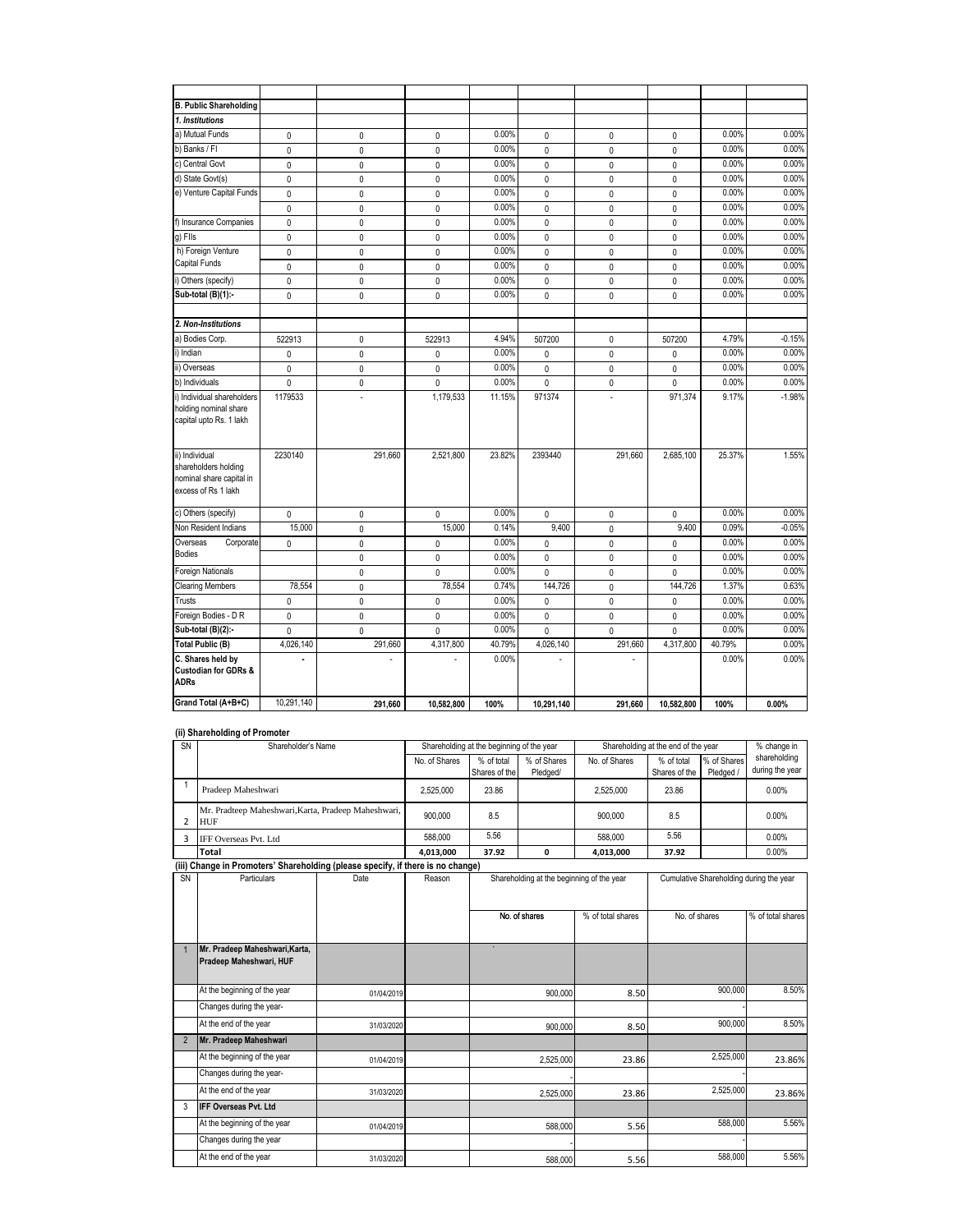#### **(iv) Shareholding Pattern of top ten Shareholders** Eq

 *(Other than Directors, Promoters and Holders of GDRs and ADRs):*

| SN               | For each of the Top 10<br>shareholders                                        | Date       | Reason | Shareholding at the beginning of the year |                   | Cumulative Shareholding during the year |                   |
|------------------|-------------------------------------------------------------------------------|------------|--------|-------------------------------------------|-------------------|-----------------------------------------|-------------------|
|                  |                                                                               |            |        | No. of shares                             | % of total shares | No. of shares                           | % of total shares |
| $\mathbf{1}$     | <b>Mukul Agarwal</b>                                                          |            |        |                                           |                   |                                         |                   |
|                  | At the beginning of the year                                                  |            |        | 426,000                                   |                   | 429,000                                 | 4.02%             |
|                  | Changes during the year                                                       | 01/04/2019 |        |                                           | 4.02%             |                                         |                   |
|                  | At the end of the year                                                        | 31/03/2020 |        | 426,000                                   | 4.02%             | 426,000                                 | 4.02%             |
|                  | Gita Kirti Ambani                                                             |            |        |                                           |                   |                                         |                   |
| $\overline{2}$   | At the beginning of the year                                                  |            |        | 414,000                                   | 3.91%             | 414,000                                 | 3.91%             |
|                  | Changes during the year                                                       | 01/04/2019 |        |                                           |                   |                                         |                   |
|                  | At the end of the year                                                        | 31/03/2020 |        | 414,000                                   | 3.91%             | 414,000                                 | 3.91%             |
|                  | <b>Tanam Investment Services</b>                                              |            |        |                                           |                   |                                         |                   |
| 3                | <b>Private Limited</b>                                                        |            |        |                                           |                   |                                         |                   |
|                  | At the beginning of the year                                                  | 01/04/2019 |        | 291,700                                   | 2.76%             | 291,700                                 | 2.76%             |
|                  | Changes during the year                                                       |            |        |                                           |                   |                                         |                   |
|                  | At the end of the year                                                        | 31/03/2020 |        | 291,700                                   | 2.76%             | 291,700                                 | 2.76%             |
| $\overline{4}$   | Laxmi Chandrakant Shah                                                        |            |        |                                           |                   |                                         |                   |
|                  | At the beginning of the year                                                  | 01/04/2019 |        | 291,700                                   | 2.76%             | 291,700                                 | 2.76%             |
|                  | Changes during the year                                                       | 31/03/2020 |        |                                           |                   |                                         |                   |
| 5                | At the end of the year<br><b>Prashant Chandrakant Shah</b>                    |            |        | 291,700                                   | 2.76%             | 291,700                                 | 2.76%             |
|                  | At the beginning of the year                                                  | 01/04/2019 |        | 194,440                                   | 1.84%             | 194,440                                 | 1.84%             |
|                  | Changes during the year                                                       |            |        |                                           |                   |                                         |                   |
| $6\phantom{1}$   | At the end of the year<br>Sakshi Rathi Maheswari                              | 31/03/2020 |        | 194,440                                   | 1.84%             | 194,440                                 | 1.84%             |
|                  | At the beginning of the year                                                  | 01/04/2019 |        | 152,000                                   | 1.44%             | 152,000                                 | 1.44%             |
|                  | Changes during the year                                                       |            |        |                                           |                   |                                         |                   |
|                  | At the end of the year                                                        | 31/03/2020 |        | 152,000                                   | 1.44%             | 152,000                                 | 1.44%             |
|                  | Manoj Agarwal                                                                 |            |        |                                           |                   |                                         |                   |
|                  | At the beginning of the year<br>Changes during the year                       | 01/04/2019 |        | 204,000<br>(66,000)                       | 1.93%             | 204,000<br>-66000                       | 1.93%             |
|                  | At the end of the year                                                        | 31/03/2020 |        | 138,000                                   | 1.30%             | 138,000                                 | 1.30%             |
| 8                | Harayana Refractaories Pvt Ltd                                                |            |        |                                           |                   |                                         |                   |
|                  | At the beginning of the year<br>Changes during the year                       | 01/04/2019 |        | 36,000<br>99,000                          | 0.34%             | 36,000<br>99,000                        | 0.34%             |
|                  | At the end of the year                                                        | 31/03/2020 |        | 135,000                                   | 1.27%             | 135,000                                 | 1.27%             |
| 9                | <b>Orbis Financial Corporation</b>                                            |            |        |                                           |                   |                                         |                   |
|                  | At the beginning of the year                                                  | 01/04/2019 |        |                                           |                   |                                         |                   |
|                  | Changes during the year<br>At the end of the year                             | 31/03/2020 |        | 60,000<br>60,000                          | 0.57%             | 60,000<br>60,000                        | 0.57%             |
| 10 <sup>10</sup> | Subhodh Damodar Shinkar                                                       |            |        |                                           |                   |                                         |                   |
|                  | At the beginning of the year                                                  | 01/04/2019 |        | 54,000                                    | 0.51%             | 54,000                                  | 0.51%             |
|                  | Changes during the year<br>At the end of the year                             | 31/03/2020 |        | 54,000                                    | 0.51%             | 60,000                                  | 0.51%             |
|                  |                                                                               |            |        |                                           |                   |                                         |                   |
| SN               | <b>Shareholding of each Directors</b><br>and each Key Managerial<br>Personnel | Date       | Reason | Shareholding at the beginning of the year |                   | Cumulative Shareholding during the year |                   |
| $\mathbf{1}$     | Mr. Prateek Maheshwari                                                        |            |        | No. of shares                             | % of total shares | No. of shares                           | % of total shares |
|                  | At the beginning of the year                                                  | 01/04/2019 |        | 1050000                                   | 9.92%             | 1050000                                 | 9.92%             |
|                  | Changes during the year-Rights                                                |            |        |                                           |                   |                                         |                   |
|                  | At the end of the year                                                        | 31/03/2020 |        | 1050000                                   | 9.92%             | 1050000                                 | 9.92%             |
| $\overline{2}$   | <b>Abhinav Kumar</b>                                                          |            |        |                                           |                   |                                         |                   |
|                  | At the beginning of the year                                                  | 01/04/2019 |        | 700000                                    | 6.61%             | 700000                                  | 6.61%             |
|                  | Changes during the year                                                       |            |        |                                           |                   |                                         |                   |
|                  | At the end of the year                                                        | 31/03/2020 |        | 700000                                    | 6.61%             | 700000                                  | 6.61%             |
| 3                | Annapurna Maheshwari                                                          |            |        |                                           |                   |                                         |                   |
|                  | At the beginning of the year                                                  | 01/04/2019 |        | 1,050,000                                 | 9.92%             | 1,050,000                               | 9.92%             |
|                  | Changes during the year-Rights                                                |            |        |                                           |                   |                                         |                   |
|                  | At the end of the year                                                        | 31/03/2020 |        | 1,050,000                                 | 9.92%             | 1,050,000                               | 9.92%             |
| $\sqrt{4}$       | Swati Gupta                                                                   |            |        |                                           |                   |                                         |                   |
|                  | At the beginning of the year                                                  | 01/04/2019 |        | 0                                         | 0.00%             | 0                                       | 0.00%             |
|                  | Changes during the year                                                       |            |        | 0                                         |                   | 0                                       |                   |
|                  | At the end of the year                                                        | 31/03/2020 |        |                                           | 0.00%             |                                         | 0.00              |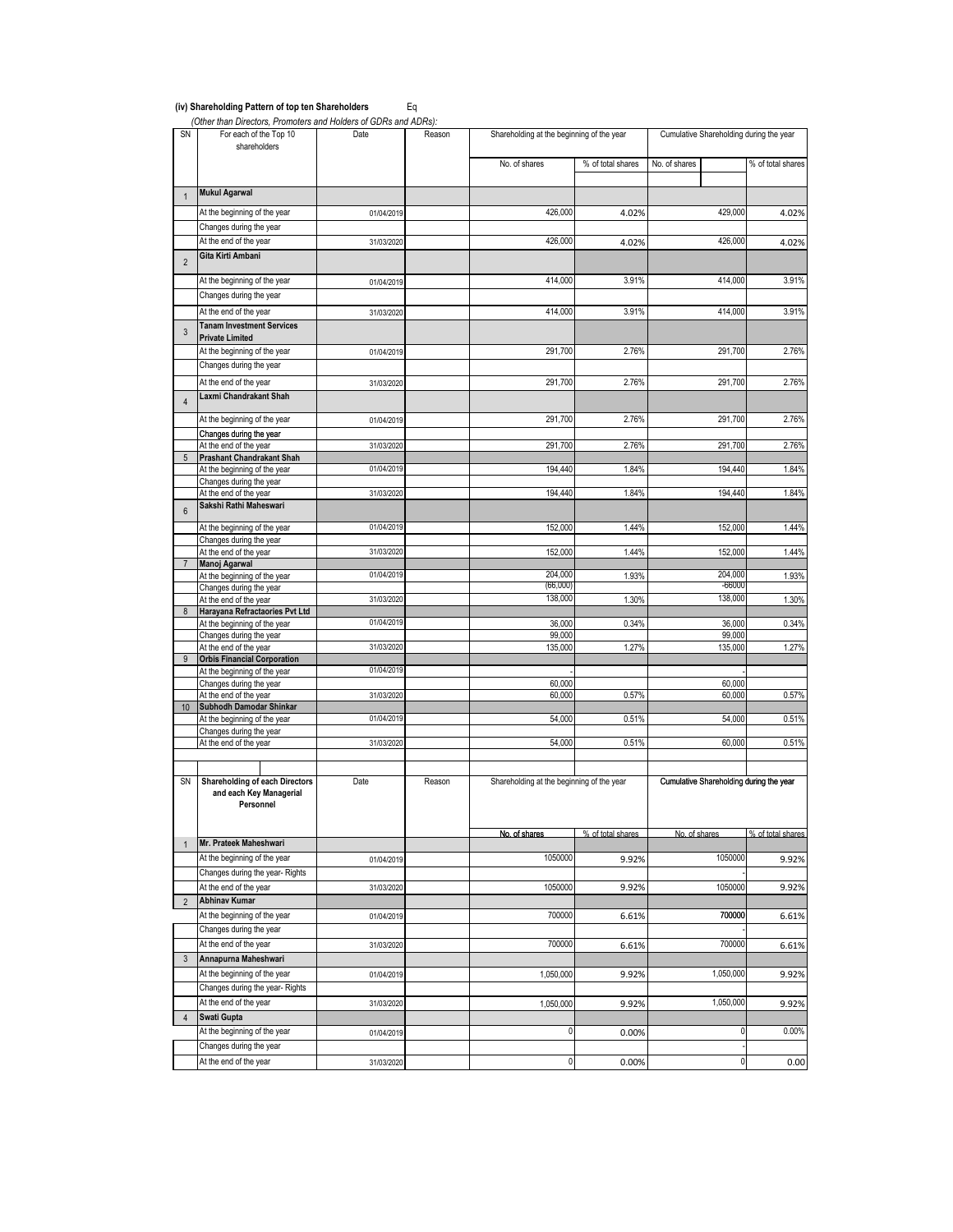#### **V. INDEBTEDNESS**

|                                                     | Indebtedness of the Company including interest outstanding/accrued but not due for payment. |                 |          |                           |
|-----------------------------------------------------|---------------------------------------------------------------------------------------------|-----------------|----------|---------------------------|
|                                                     | Secured Loans excluding deposits                                                            |                 |          | (Amt. Rs.)                |
| Particulars                                         | Secured Loans excluding deposits                                                            | Unsecured Loans | Deposits | <b>Total Indebtedness</b> |
|                                                     |                                                                                             |                 |          |                           |
| Indebtedness at the beginning of the financial year |                                                                                             |                 |          |                           |
| i)<br><b>Principal Amount</b>                       | 154,792,699.00                                                                              | 79,774,805      | ٠        | 234,567,504.00            |
| ii)<br>Interest due but not paid                    |                                                                                             |                 | ٠        |                           |
| iii)<br>Interest accrued but not due                |                                                                                             |                 | ٠        |                           |
| Total (i+ii+iii)                                    | 154,792,699.00                                                                              | 79,774,805.00   | ٠        | 234,567,504.00            |
| Change in Indebtedness during the financial year    |                                                                                             |                 |          |                           |
| * Addition                                          | 3,912,003.00                                                                                | 20,247,448.00   | ٠        | 24,159,451.00             |
| * Reduction                                         | 3,581,997.00                                                                                | 17,196,910.00   | ٠        | 20.778.907.00             |
| Net Change                                          | 7.494.000.00                                                                                | 37,444,358.00   | ٠        | 44.938.358.00             |
| Indebtedness at the end of the financial year       |                                                                                             |                 |          |                           |
| i) Principal Amount                                 | 155,122,705                                                                                 | 82,825,343      | ٠        | 237,948,048.00            |
| ii) Interest due but not paid                       | ٠                                                                                           |                 | ٠        |                           |
| iii) Interest accrued but not due                   | ۰                                                                                           | $\overline{a}$  | ٠        |                           |
| Total (i+ii+iii)                                    | 155, 122, 705.00                                                                            | 82,825,343.00   |          | 237,948,048.00            |

 $\overline{\phantom{a}}$ 

# **VI. REMUNERATION OF DIRECTORS AND KEY MANAGERIAL PERSONNEL**

|                | A. Remuneration to Managing Director, Whole-time Directors and/or Manager:          |                       |                         |  |                     |  |  |
|----------------|-------------------------------------------------------------------------------------|-----------------------|-------------------------|--|---------------------|--|--|
| SN.            | Particulars of Remuneration                                                         |                       | Name of MD/WTD/ Manager |  | <b>Total Amount</b> |  |  |
|                |                                                                                     |                       |                         |  |                     |  |  |
|                | Name                                                                                | Prateek<br>Maheshwari | Abhinav Kumar           |  |                     |  |  |
|                | Designation                                                                         | <b>MD</b>             | <b>WTD</b>              |  |                     |  |  |
|                | Gross salary                                                                        |                       |                         |  |                     |  |  |
|                | (a) Salary as per provisions contained in section 17(1) of the Income-tax Act, 1961 | 8,300,000.00          | 8,400,000.00            |  | 16,700,000.00       |  |  |
|                | (b) Value of perquisites u/s 17(2) Income-tax Act, 1961                             | ٠                     | ٠                       |  |                     |  |  |
|                | (c) Profits in lieu of salary under section 17(3) Income- tax Act, 1961             |                       |                         |  |                     |  |  |
| $\overline{2}$ | Stock Option                                                                        | ۰                     | ٠                       |  |                     |  |  |
| 3              | <b>Sweat Equity</b>                                                                 | ٠                     | $\sim$                  |  |                     |  |  |
|                | Commission                                                                          | ٠                     | ٠                       |  |                     |  |  |
| 4              | - as % of profit                                                                    |                       |                         |  |                     |  |  |
|                | - others, specify                                                                   |                       |                         |  |                     |  |  |
|                |                                                                                     |                       |                         |  |                     |  |  |
| 5              | Others, please specify                                                              | ٠                     | ٠                       |  |                     |  |  |
|                | Total (A)                                                                           | 8,300,000.00          | 8,400,000.00            |  | 16,700,000.00       |  |  |
|                | Ceiling as per the Act                                                              |                       |                         |  |                     |  |  |

#### B. Remuneration to other Directors

| SN.            | Particulars of Remuneration                |                          | Name of Directors |                          |      |  |  |
|----------------|--------------------------------------------|--------------------------|-------------------|--------------------------|------|--|--|
|                |                                            |                          |                   |                          | (Rs) |  |  |
|                | Independent Directors                      | ٠                        | ٠                 | ٠                        |      |  |  |
|                | Fee for attending board committee meetings | ۰                        | ٠                 | ٠                        |      |  |  |
|                | Commission                                 | ٠                        | ٠                 | ٠                        |      |  |  |
|                | Others, please specify                     |                          | ۰                 | ٠                        |      |  |  |
|                | Total (1)                                  |                          |                   | ٠                        |      |  |  |
| $\overline{2}$ | Other Non-Executive Directors              |                          |                   | $\overline{\phantom{a}}$ |      |  |  |
|                | Fee for attending board committee meetings | $\overline{\phantom{a}}$ | ٠                 | $\overline{\phantom{a}}$ |      |  |  |
|                | Commission                                 | $\overline{\phantom{a}}$ | ٠                 | ٠                        |      |  |  |
|                | Others, please specify -Salary             |                          |                   |                          |      |  |  |
|                | Total (2)                                  |                          |                   |                          |      |  |  |
|                | Total $(B)=(1+2)$                          |                          |                   |                          |      |  |  |
|                | <b>Total Managerial Remuneration</b>       | ٠                        | ٠                 | ٠                        | ٠    |  |  |
|                | Overall Ceiling as per the Act             |                          |                   |                          |      |  |  |